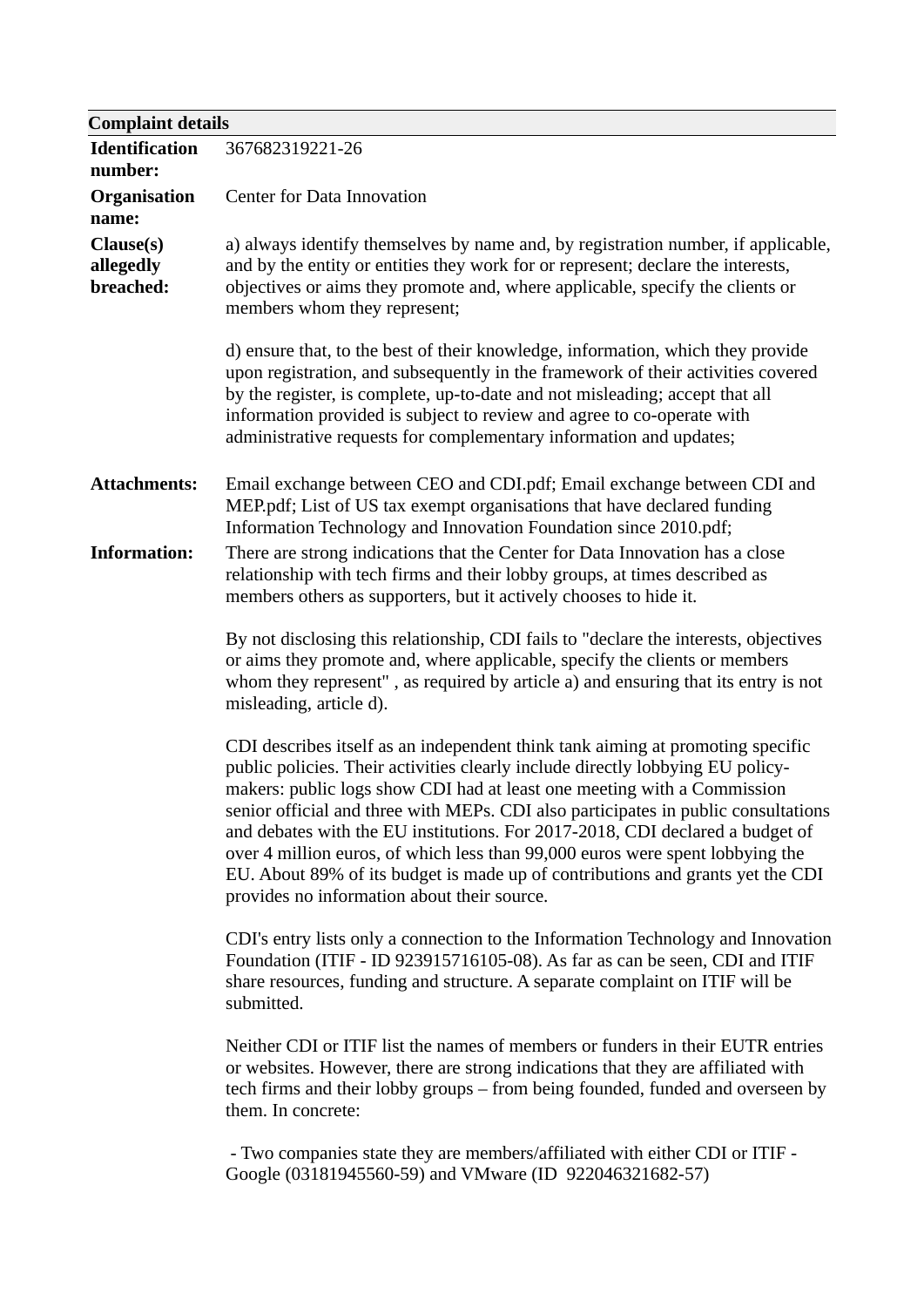- CDI has told MEP Alexandra Geese: "Our membership includes a diverse range of corporations from various industries, government agencies, charitable foundations, and individual contributors. Our staff, board of directors, and honorary co-chairs come from a range of political backgrounds and represent varying points of view. If you check our board of directors (https://itif.org/people/board), it could give you a good idea of the type of supporters. " (email attached)

 - ITIF's board is made up mostly of representatives of public relations/lobbying teams for Big Tech firms such as Google, Microsoft, Apple, Amazon, lobby group ITI and lobby firms like Burson-Marsteller and Arent Fox (chair of the Board) <https://itif.org/people/board>

 - The tech lobby group Information Technology Industry Council (ITI – 061601915428-87) says in its website that in 2006 several of its member companies got together to launch ITIF [https://www.itic.org/about/our-history?](https://www.itic.org/about/our-history?host_id=f31e7e98-8ff7-4ee5-a4b9-6ca62662ce62) [host\\_id=f31e7e98-8ff7-4ee5-a4b9-6ca62662ce62](https://www.itic.org/about/our-history?host_id=f31e7e98-8ff7-4ee5-a4b9-6ca62662ce62)

 - Press reports stated that ITIF's launch was a part of Big IT Vendors' lobbying strategy, mostly backed by lobby group ITI [https://www.informationweek.com/desktop/big-it-takes-step-to-influence-tech](https://www.informationweek.com/desktop/big-it-takes-step-to-influence-tech-policy-in-us/d/d-id/1041773)[policy-in-us/d/d-id/1041773?](https://www.informationweek.com/desktop/big-it-takes-step-to-influence-tech-policy-in-us/d/d-id/1041773)

 - According to their websites and tax forms, ITIF and lobby group ITI share the same US address

- While not all funders are known, US tax forms show ITIF receives yearly contributions from industry lobby groups like ITIC (see list attached)

 To CEO, CDI told it did not have members but does mention supporters (see attached). CEO believes that the above points to a close relationship where corporate lobbies play an integral role in the running of the think tank. As per Article a) and the implementation guidelines, registered actors should disclose member or affiliated groups. If the above links are correct, according to the implementation guidelines, it should be assessed whether the CDI should be remain registered as a think tank or if their activities are more in line with the category Trade and Business Associations "Organisations (either profit or nonprofit making themselves) representing profit-making companies or mixed groups and platforms".

## **Was any harm caused to the complainant?**

Yes

**Comments:** It is difficult to quantify harm in these terms but it seems clear that CDI has held several interactions with EU officials and policy-makers that were likely not aware of its relationship with corporate interests.

> CDI and ITIF have been able to contribute to tech policy debates and consultations plus lobby EU officials and policy-makers without ever disclosing their relationship with the tech industry.

> This gives the think-tank a veneer of independence that seems to not reflect reality. MEP Geese, for instance, has raised concerns that CDI does not disclose